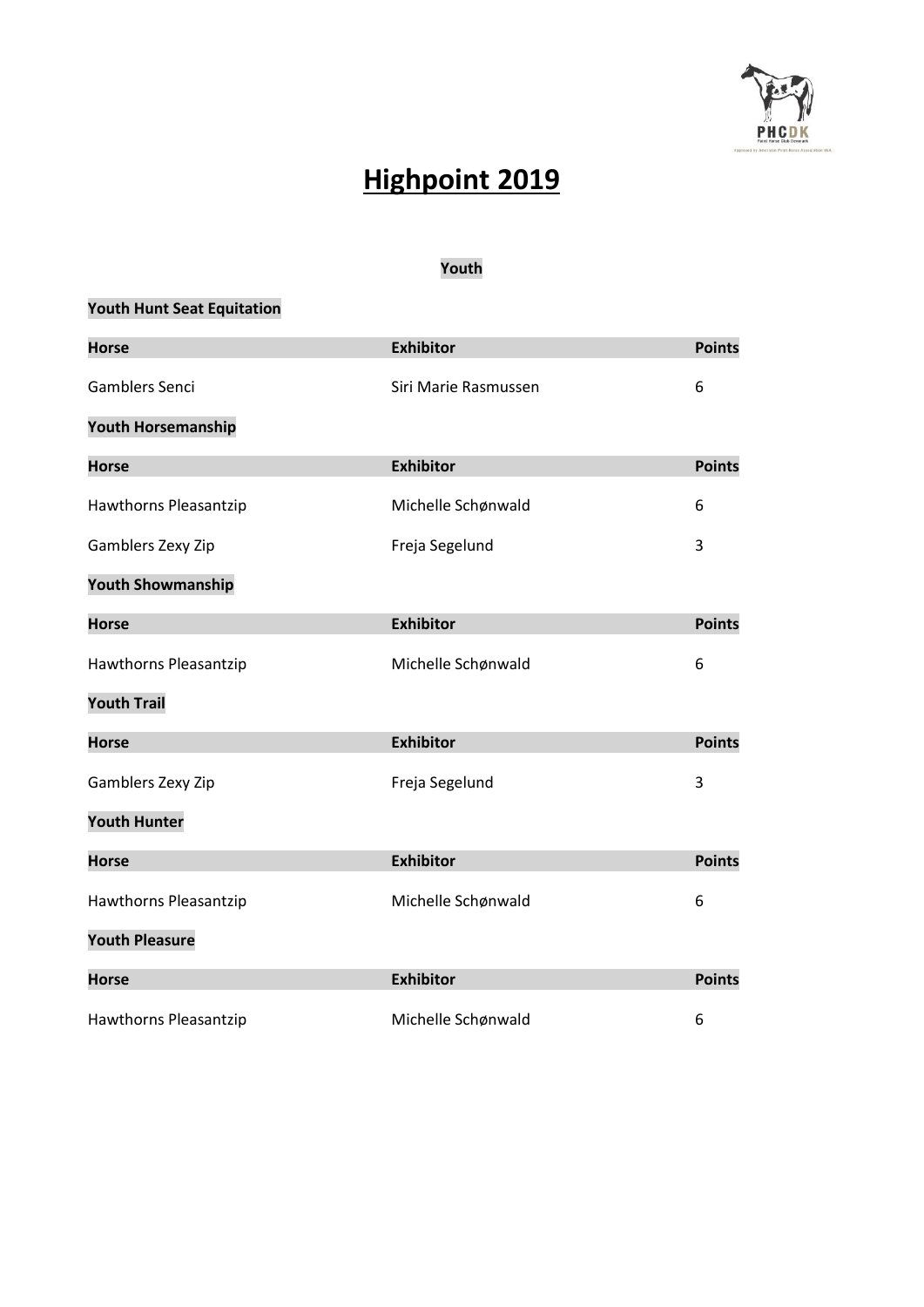

#### **Amateur**

# **Amateur Halter Mares**

| <b>Horse</b>                       | <b>Exhibitor</b> | <b>Points</b> |
|------------------------------------|------------------|---------------|
| Madam Blues Duffy                  | Freja Olsen      | 6             |
| <b>Amateur Showmanship</b>         |                  |               |
| <b>Horse</b>                       | <b>Exhibitor</b> | <b>Points</b> |
| <b>Hawthorns Amber</b>             | Anne Sjønov      | 6             |
| <b>Amateur Hunter</b>              |                  |               |
| <b>Horse</b>                       | <b>Exhibitor</b> | <b>Points</b> |
| Madam Blues Duffy                  | Freja Olsen      | 6             |
| <b>Amateur Pleasure</b>            |                  |               |
| <b>Horse</b>                       | <b>Exhibitor</b> | <b>Points</b> |
| Madam Blues Duffy                  | Freja Olsen      | 3             |
| <b>Amateur Horsemanship</b>        |                  |               |
| <b>Horse</b>                       | <b>Exhibitor</b> | <b>Points</b> |
| Madam Blues Duffy                  | Freja Olsen      | 3             |
| <b>Novice Amateur Horsemanship</b> |                  |               |
| <b>Horse</b>                       | <b>Exhibitor</b> | <b>Points</b> |
| <b>Fulmoons Hanky Panky</b>        | Kirsten Callesen | 3             |
| <b>SPB Amateur Halter Geldings</b> |                  |               |
| <b>Horse</b>                       | <b>Exhibitor</b> | <b>Points</b> |
| The Winner is                      | Sari Knudsen     | 3             |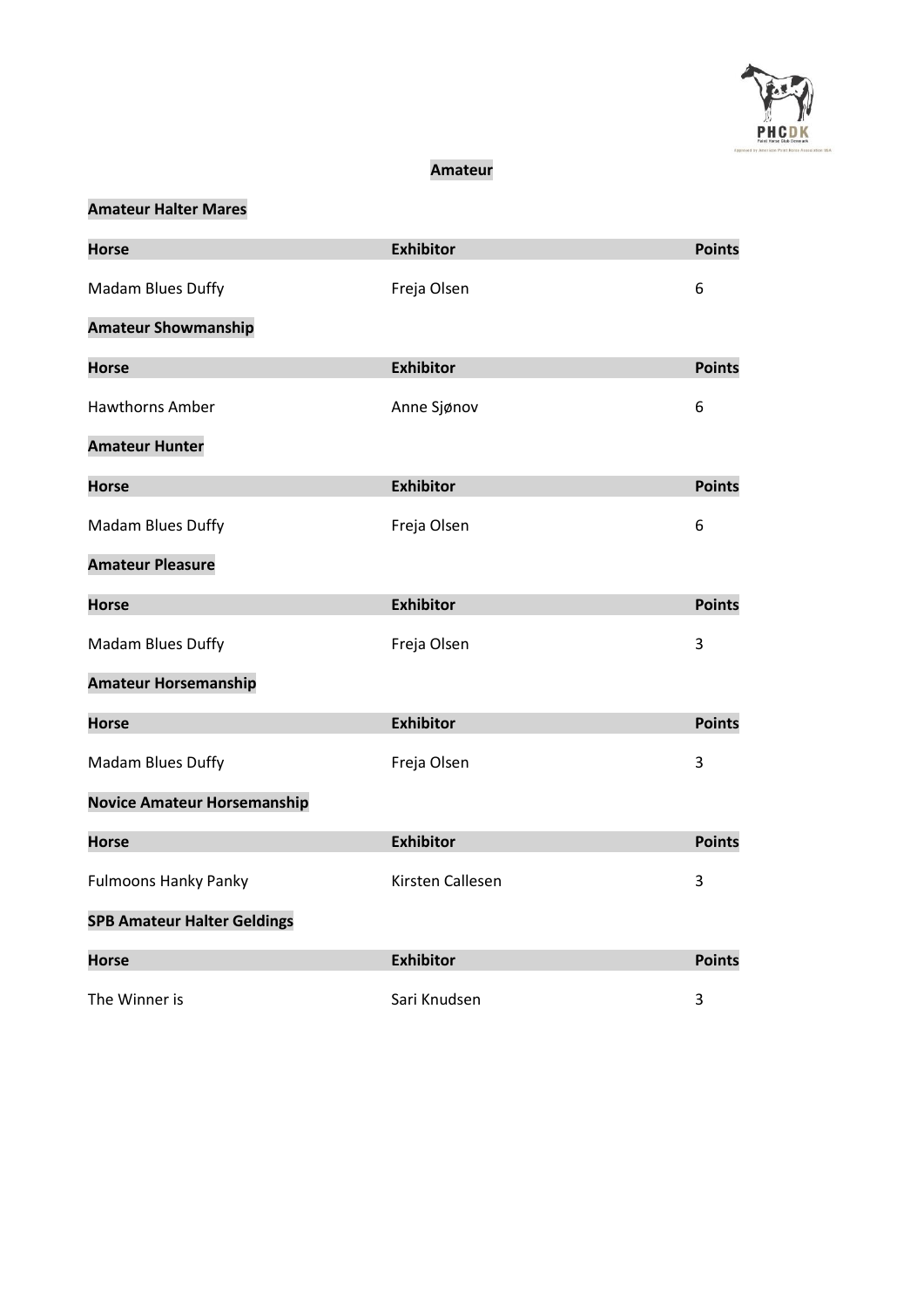

### **Open**

## **Halter Yearling and 2 YO Mares**

| <b>Horse</b>                             | <b>Owner/Exhibitor</b>         | <b>Points</b> |
|------------------------------------------|--------------------------------|---------------|
| Cowboys Watch Out                        | Jørgen Sandholm/Dora Gocze     | 3             |
| <b>Halter Aged Mares</b>                 |                                |               |
| <b>Horse</b>                             | Owner/Exhibitor                | <b>Points</b> |
| Madam Blues Duffy                        | Freja Olsen                    | 9             |
| Coups Cassiopeia                         | Freja Olsen/ Emma Thomsen      | 6             |
| <b>Halter Geldings</b>                   |                                |               |
| <b>Horse</b>                             | <b>Owner/Exhibitor</b>         | <b>Points</b> |
| Hawthorns Pleasantzip                    | Michelle Schønwald             | 3             |
| <b>Tobiano Class</b>                     |                                |               |
| <b>Horse</b>                             | <b>Owner/Exhibitor</b>         | <b>Points</b> |
| Gamblers Zexy Zip                        | Freja Segelund                 | 4             |
| <b>SPB Halter 3yo and older Geldings</b> |                                |               |
| <b>Horse</b>                             | <b>Owner/Exhibitor</b>         | <b>Points</b> |
| The Winner is                            | Sari Knudsen                   | 4             |
| <b>Hunter</b>                            |                                |               |
| <b>Horse</b>                             | <b>Owner/Exhibitor</b>         | <b>Points</b> |
| Madam Blues Duffy                        | Freja Olsen                    | 5             |
| Hawthorns Pleasantzip                    | Michelle Schønwald             | 4             |
| <b>Senior Trail</b>                      |                                |               |
| <b>Horse</b>                             | <b>Owner/ Exhibitor</b>        | <b>Points</b> |
| Madam Blues Duffy                        | Freja Olsen                    | 6             |
| My Zippin Delight                        | Katrine Aagaard/ Signe Aagaard | 3             |